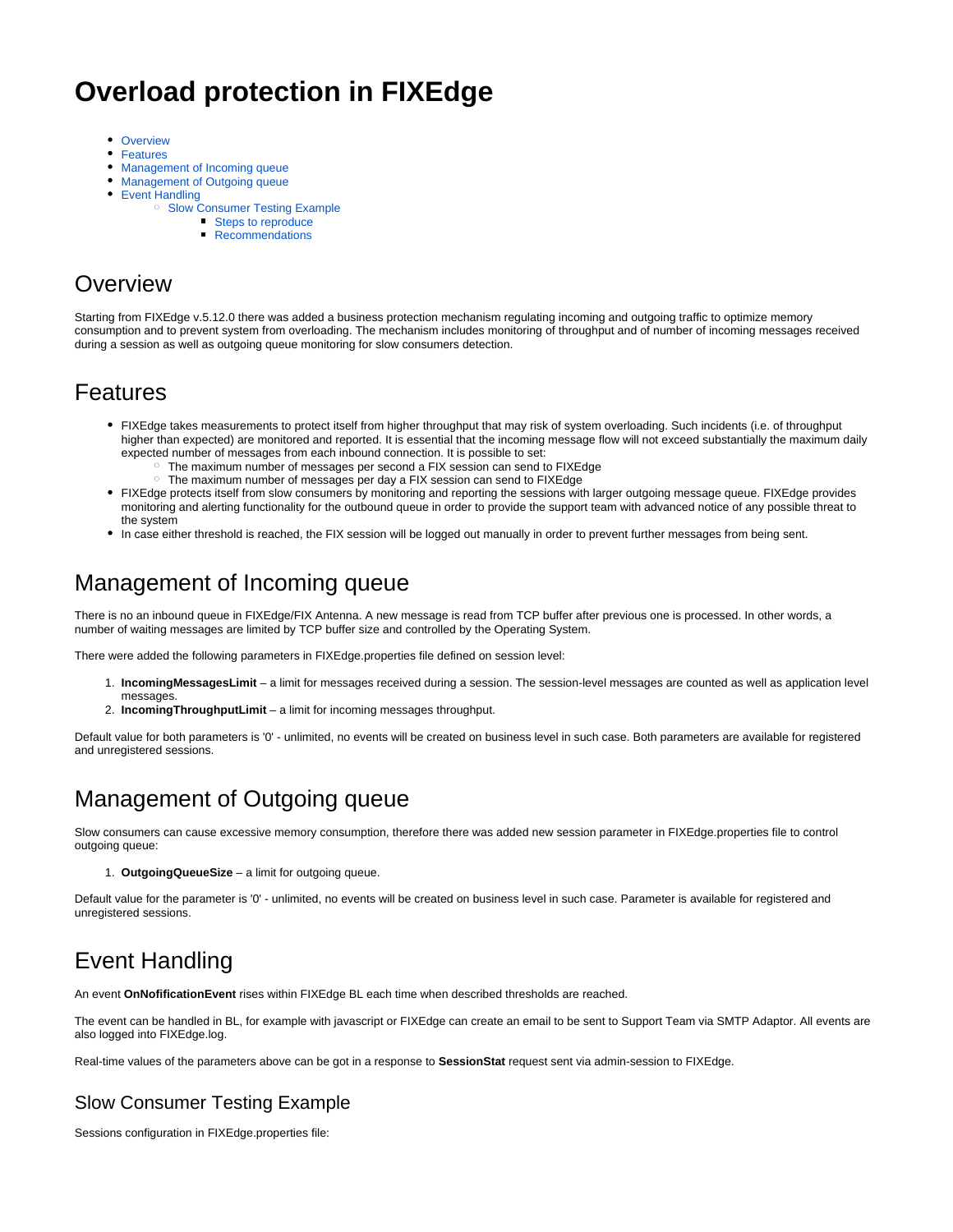#### **FIXEdge.properties**

```
# sessions configuration. POOL and LOOP sessions are emulating slow consumer for testing.
FixLayer.FixEngine.Sessions = TEST, LOOP, POOL
FixLayer.FixEngine.Session.LOOP.Version = FIX44
FixLayer.FixEngine.Session.LOOP.StorageType = persistent
FixLayer.FixEngine.Session.LOOP.Role = Acceptor
FixLayer.FixEngine.Session.LOOP.SenderCompID = FIXEDGE
FixLayer.FixEngine.Session.LOOP.TargetCompID = LOOP
FixLayer.FixEngine.Session.LOOP.RecreateOnLogout = true
FixLayer.FixEngine.Session.LOOP.ForceSeqNumReset = true
FixLayer.FixEngine.Session.LOOP.HandleSeqNumAtLogon = false
# setup Outgoing Queue Size limit 
FixLayer.FixEngine.Session.LOOP.OutgoingQueueSize = 10
FixLayer.FixEngine.Session.POOL.Version = FIX44
FixLayer.FixEngine.Session.POOL.StorageType = persistent
FixLayer.FixEngine.Session.POOL.Role = Initiator
FixLayer.FixEngine.Session.POOL.Host = 127.0.0.1
FixLayer.FixEngine.Session.POOL.Port = 8901
FixLayer.FixEngine.Session.POOL.HBI = 30
FixLayer.FixEngine.Session.POOL.SenderCompID = LOOP
FixLayer.FixEngine.Session.POOL.TargetCompID = FIXEDGE
FixLayer.FixEngine.Session.POOL.RecreateOnLogout = true
FixLayer.FixEngine.Session.POOL.ForceSeqNumReset = 2
FixLayer.FixEngine.Session.POOL.HandleSeqNumAtLogon = false
FixLayer.FixEngine.Session.TEST.Version = FIX44
FixLayer.FixEngine.Session.TEST.StorageType = persistent
FixLayer.FixEngine.Session.TEST.Role = Acceptor
FixLayer.FixEngine.Session.TEST.SenderCompID = FIXEDGE
FixLayer.FixEngine.Session.TEST.TargetCompID = TEST
FixLayer.FixEngine.Session.TEST.RecreateOnLogout = true
FixLayer.FixEngine.Session.TEST.IntradayLogoutTolerance = true
FixLayer.FixEngine.Session.TEST.ForceSeqNumReset = false
FixLayer.FixEngine.Session.TEST.HandleSeqNumAtLogon = false
FixLayer.FixEngine.Session.TEST.HiddenLogonCredentials = true
# setup Outgoing Queue Size limit 
FixLayer.FixEngine.Session.TEST.IncomingMessagesLimit = 10000
FixLayer.FixEngine.Session.TEST.IncomingThroughputLimit = 400
```
Configure and enable [SMTP TA](https://kb.b2bits.com/display/B2BITS/SMTP+Adaptor) in FIXEdge.properties file:

#### **FIXEdge.properties**

TransportLayer.TransportAdapters = TransportLayer.SmtpTA

Setup routing rules and slow consumer emulation in BL\_Config.xml: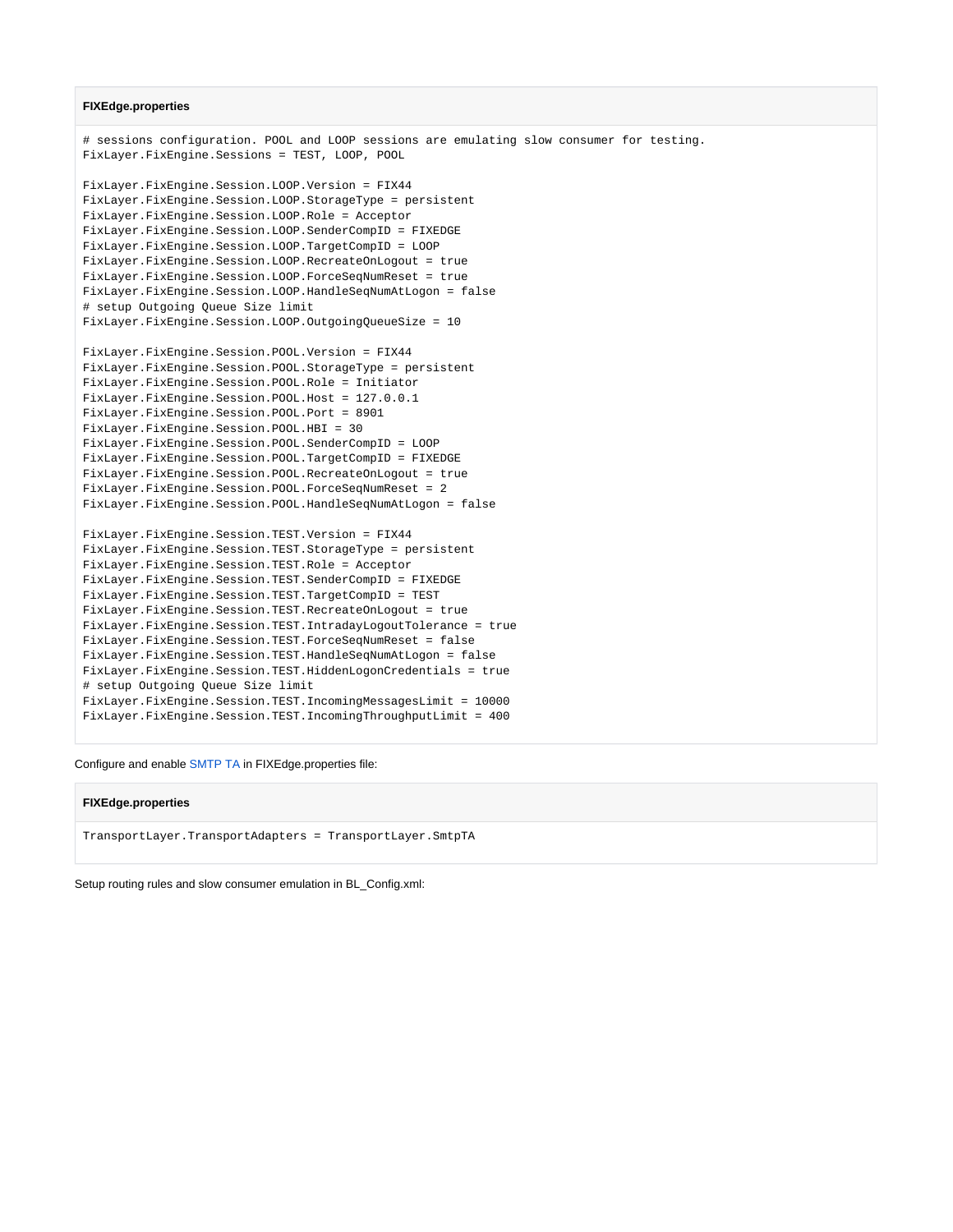```
 <!-- ===================================================================================== -->
         <!-- ===================== Rules for Slow Consumers testing ===============================-->
         <!-- ===================================================================================== -->
    R^{11}e>
         <Source>
             <FixSession SenderCompID="TEST" TargetCompID="NEPTUNECERT"/>
     </Source>
      <Condition>
          <MatchField Field="35" Value="D" />
      </Condition>
      <Action>
          <Send Name="LOOP"/>
      </Action>
\epsilon/Rules
  <Rule>
     <Source Name="POOL"/>
      <Condition>
          <MatchField Field="35" Value="D" />
      </Condition>
      <Action>
                 <!-- Send back to TEST session with delay -->
          <Script Language="JavaScript" FileName ="FIXEdge1/conf/sleep.js"/>
         <Send Name="TEST"/>
      </Action>
 </Rule>
         <!-- ===================== Process BL Events ===============================-->
         <OnNotificationEvent>
           <Source>
            <FixSession SenderCompID=".*" TargetCompID=".*" />
           </Source>
           <Condition>
             <EqualField Field="35" Value="C"/>
             <MatchField Field="147" Value="\[WARN\].*Session limit watch:.*is reached!"/>
           </Condition>
           <Action>
                <!--<DisconnectSession SenderCompID="NEPTUNECERT" TargetCompID="LOOP" Reason="Disconnect due to 
limit" />-->
                <Send>
                    <Client Name="TestSMTPClient"/>
                    </Send>
           </Action>
         </OnNotificationEvent>
```
Slow consumer delays are emulated by sleep.js:

#### **sleep.js**

```
function sleep(ms) {
  ms += new Date().getTime();
 while (new Date() < ms) { }
}
sleep(100);
```
### <span id="page-2-0"></span>**Steps to reproduce**

- 1. Start FIXEdge with described configuration;
- 2. Connect 'TEST' (TEST/FIXEdge) session to FIXEdge;
- 3. Send bunch of 10 000 New Order Singles (35=D) messages with max speed to session 'TEST'
- 4. Session FIXEDGE/LOOP emulates slow consumer and process only 10 messages per second.
- 5. When the limits are reached FIXEdge send emails via SMTP

### <span id="page-2-1"></span>**Recommendations**